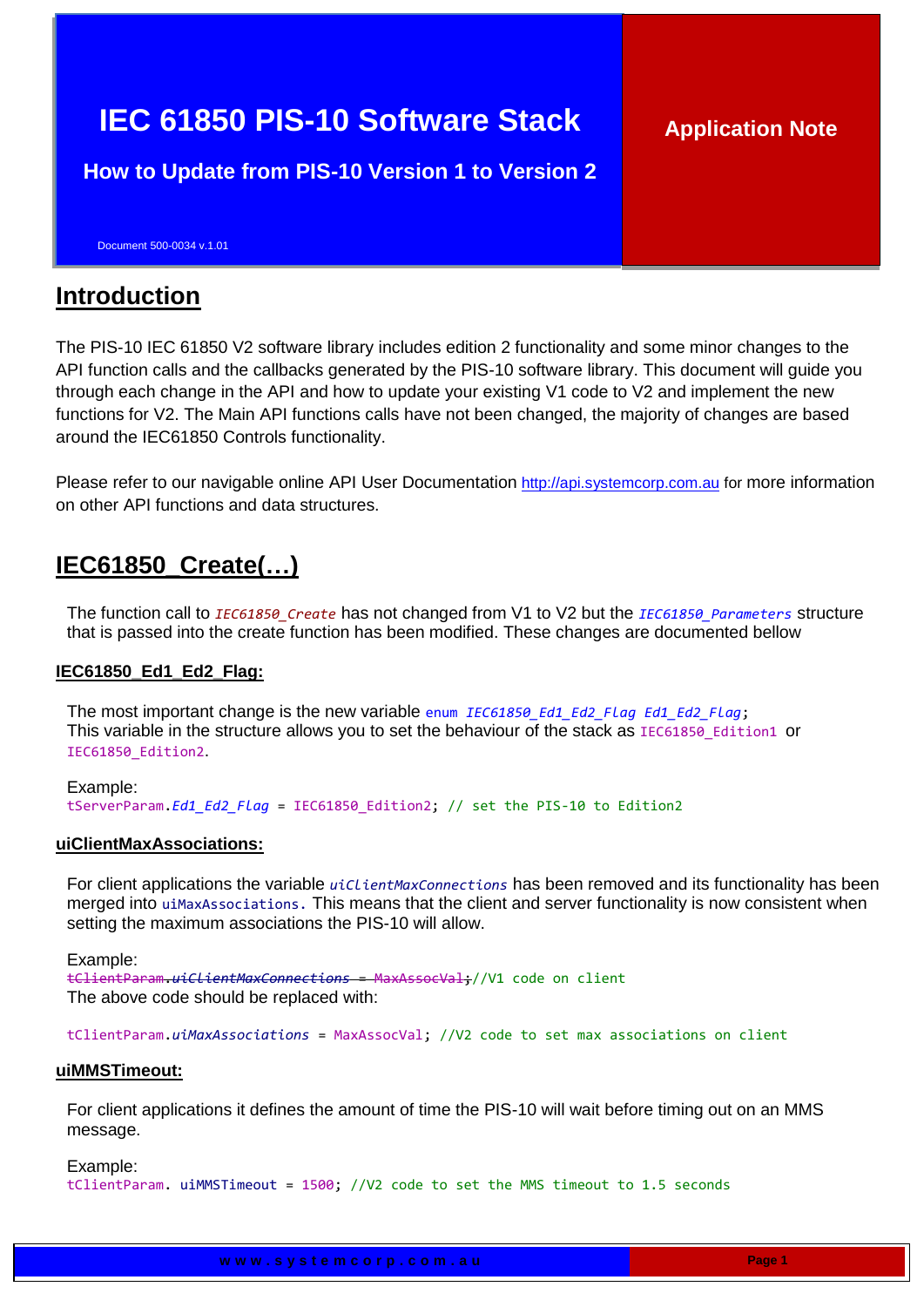### **ptReadMultipleCallback:**

*IEC61850\_ReadMultipleCallback* is a new optional callback for the server if this callback is set *IEC61850\_ReadMultipleCallback* will be used in place of the *IEC61850\_ReadCallback*. The functionality of this new callback is explained later on in this document.

#### Example:

tServerParam.*ptReadMultipleCallback* = *ReadMultipleCallbackHandler*; //Assign Multiple Read Callback

#### **ptQuestionableCallback:**

*ptQuestionableCallback* is a new optional callback for the server or client. The callback is used to notify the application when a data point is questionable due to a GOOSE data packet not being received before the TTL in the previously received GOOSE packet.

#### Example:

tServerParam.*ptQuestionableCallback* = *QuestionableCallbackHandler*; // Assign Questionable Callback

### **ptOprTestCallback:**

*ptOprTestCallback* is a new **mandatory** callback for the server. This callback is called before the *IEC61850\_ControlOperateCallback* callback and it allows user application to check the status of the hardware if it is in a controllable state.

#### Example:

tServerParam.*ptOprTestCallback* = *OperativeTestCallbackHandler*;// Assign Operative Test Callback

#### **ptCmdTermCallback:**

*ptCmdTermCallback* is a new optional callback for the client. This callback is called when a command termination message is received.

#### Example:

tClientParam.*ptCmdTermCallback* = *CommandTerminationCallback*; // Assign CMD termination Callback

#### **ptErrorCallback:**

*ptErrorCallback* is a new optional callback for the client. This callback is called when a "LastApplError" message is received.

#### Example:

tClientParam.*ptErrorCallback* = *ErrorCallbackHandler*; // Assign Error Callback Function

#### **ptConnectionStatusCallback:**

*ptConnectionStatusCallback*is a new optional callback for the client. This callback is called when a remote servers connection status changes

#### Example:

tClientParam.*ptConnectionStatusCallback* = *ConnectionStatusCallback*;// Assign Connection Status Callback Function

#### **ptTimestampCallback:**

*ptTimestampCallback* is a new optional callback for the server and client. This callback is called when a timestamp is needed by the IEC61850 stack

#### Example:

tClientParam.*ptTimestampCallback*= *TimestampCallbackHandler*; // Assign Timestamp Callback Function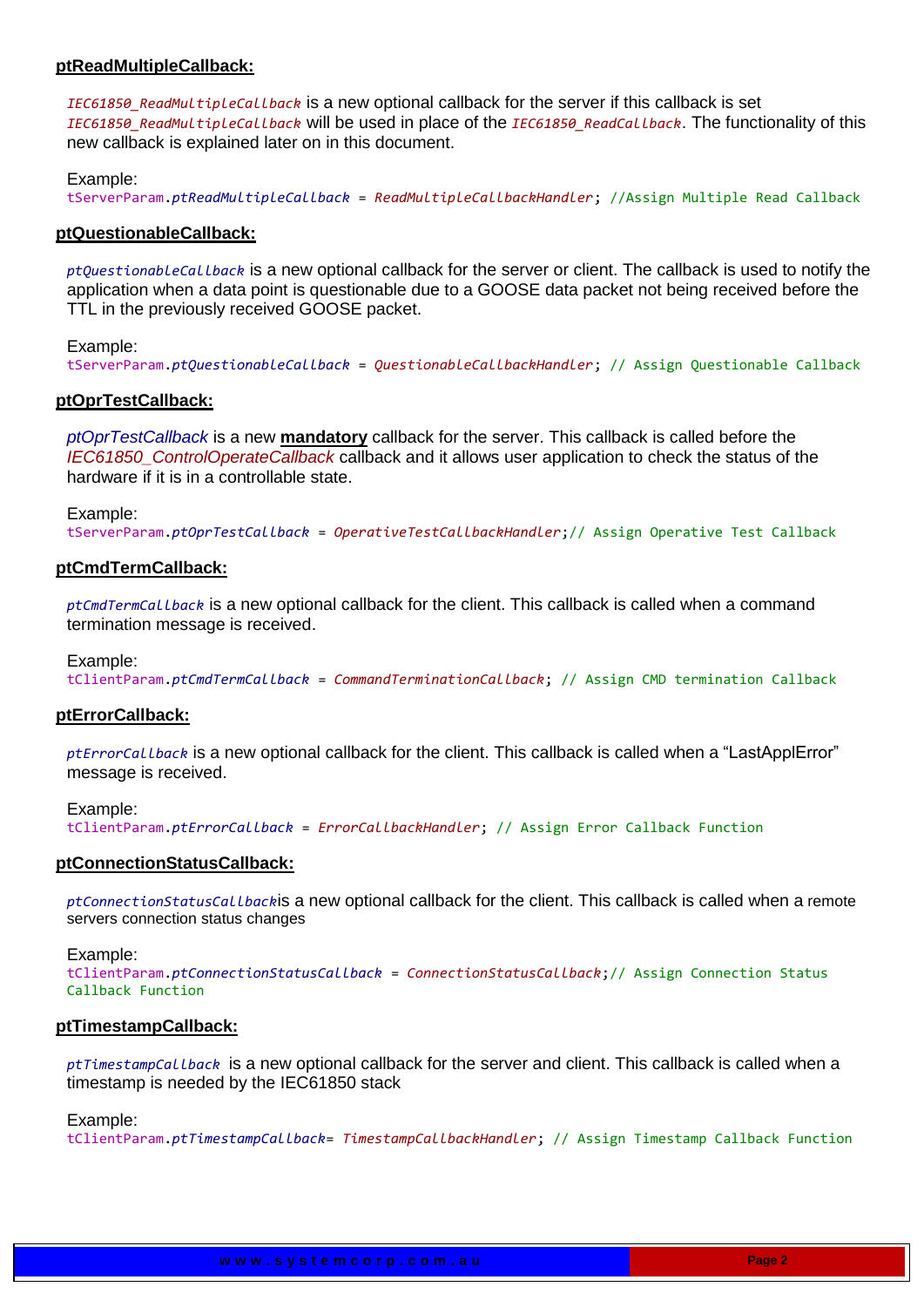# **IEC61850\_ControlSelectCallback(…)**

The *IEC61850\_ControlSelectCallback* has been slightly modified instead of having separate values for the **iSyncroCheck** and the **iInterlockCheck** they have been packaged inside a new structure called **ptSelectParameters** of type struct *IEC61850\_CommandParameters*. This **ptSelectParameters** structure will contain **iSyncroCheck** and **iInterlockCheck** but also *bTestMode* so you know when a control is in test mode.

#### Example: enum *eCommandAddCause SelectCallbackHandler*( struct *IEC61850\_DataAttributeID* \* **ptControlID**, struct *IEC61850\_DataAttributeData* \* **ptSelectValue**, struct *IEC61850\_CommandParameters*\* **ptSelectParameters**) { enum *eCommandAddCause* eErrorCode = *IEC61850\_COMMAND\_ERROR\_NONE*; /\*Do Select Code Here\*/ return eErrorCode; }

# **IEC61850\_ControlOperateCallback(…)**

The *IEC61850\_ControlOperateCallback* has been slightly modified instead of having separate values for the **iSyncroCheck** and the **iInterlockCheck** they have been packaged inside a new structure called **ptOperateParameters** of type struct *IEC61850\_CommandParameters*. This **ptOperateParameters** structure will contain **iSyncroCheck** and **iInterlockCheck** but also *bTestMode* so you know when a control is in test mode.

#### Example:

```
enum eCommandAddCause OperateCallbackHandler( struct IEC61850_DataAttributeID * ptControlID, struct
IEC61850_DataAttributeData * ptOperateValue, struct IEC61850_CommandParameters* ptOperateParameters)
{
  enum eCommandAddCause eErrorCode = IEC61850_COMMAND_ERROR_NONE;
  /*Do Operate Code Here*/
  return eErrorCode;
}
```
### **IEC61850\_ControlCancelCallback(…)**

The *IEC61850\_ControlCancelCallback* has been slightly modified to include a new structure called **ptCancelParameters** of type struct *IEC61850\_CommandParameters*. This **ptCancelParameters** structure will contain **iSyncroCheck**, **iInterlockCheck** and *bTestMode*.

#### Example:

```
enum eCommandAddCause CancelCallbackHandler( struct IEC61850_DataAttributeID * ptControlID, struct
IEC61850_CommandParameters* ptCancelParameters)
{
  enum eCommandAddCause eErrorCode = IEC61850_COMMAND_ERROR_NONE;
  /*Do Cancel Code Here*/
  return eErrorCode;
}
```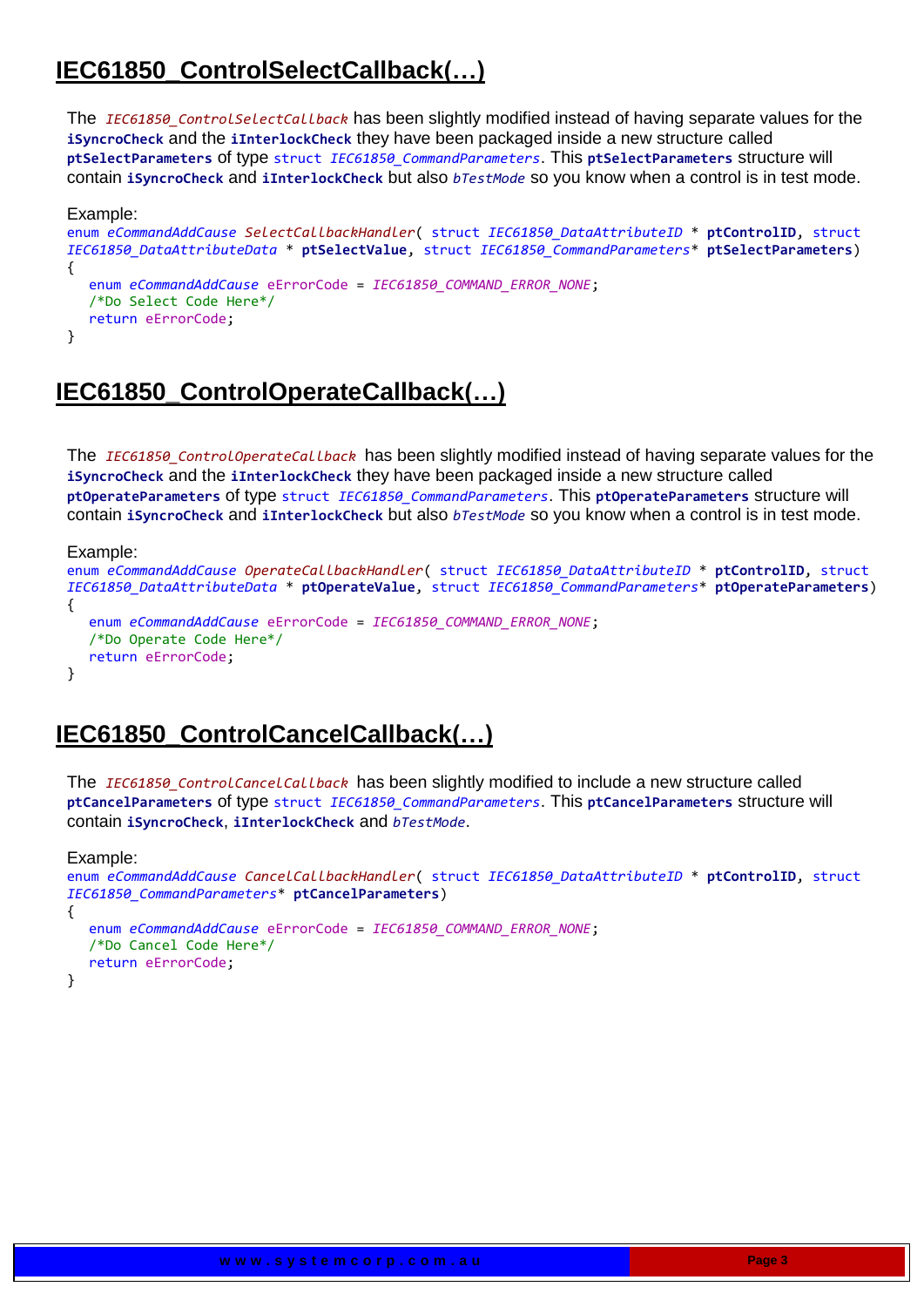# **IEC61850\_ControlOperativeTestCallback(…)**

The *IEC61850\_ControlOperativeTestCallback* is a new **Mandatory** callback that has been implemented as per the IEC61850 standard. The purpose of this callback is to test the hardware state to be sure it is ready to do an Operate. If the hardware is not in a ready state an error value should be returned.

#### Example: enum *eCommandAddCause OperativeTestCallbackHandler*(void \* **ptUserData**, struct *IEC61850\_DataAttributeID*\* **ptControlID**, struct *IEC61850\_CommandParameters*\* ptOperativeTestParameters) { enum *eCommandAddCause* eErrorCode = *IEC61850\_COMMAND\_ERROR\_NONE*; /\*Do Operative Test Code Here\*/ return eErrorCode; }

# **IEC61850\_ControlCommandTerminationCallback(…)**

The *IEC61850\_ControlCommandTerminationCallback* is a new optional callback that will be called when a Command Termination message is received by the client. This can be used to know if a control was successful or not.

Example:

```
enum eCommandAddCause CommandTerminationCallback(void * ptUserData, struct IEC61850_DataAttributeID
 * ptControlID, struct IEC61850_DataAttributeData * ptCmdTermValue)
{
  enum eCommandAddCause eErrorCode = IEC61850_COMMAND_ERROR_NONE;
  /*Do Command Termination Code Here*/
  return eErrorCode;
}
```
# **IEC61850\_ErrorCallback(…)**

The *IEC61850\_ IEC61850\_ErrorCallback* is a new optional callback that will be called when a "LastApplError" message is received. The **ptErrorParamtrs** of type struct *IEC61850\_ErrorParameters* contains the necessary information about the error that has been received including the error value and string that describes the error.

```
Example:
enum eCommandAddCause ErrorCallbackHandler(void * ptUserData, struct IEC61850_DataAttributeID * 
ptDataAttributeID, struct IEC61850_ErrorParameters * ptErrorParamtrs)
{
  enum eCommandAddCause eErrorCode = IEC61850_COMMAND_ERROR_NONE;
  /*Do Error Processing Code Here*/
  return eErrorCode;
}
```
# **IEC61850\_DataPointQuestionableCallback(…)**

The *IEC61850\_DataPointQuestionableCallback* is a new optional callback for the server or client. The callback is used to notify the application when a data point is questionable due to a GOOSE data packet not being received before the TTL in the previously received GOOSE packet.

```
Example:
void QuestionableCallbackHandler(void * ptUserData, struct IEC61850_DataAttributeID * 
ptDataAttributeID)
{
  /*Do Questionable Data Point Processing Code Here*/
}
```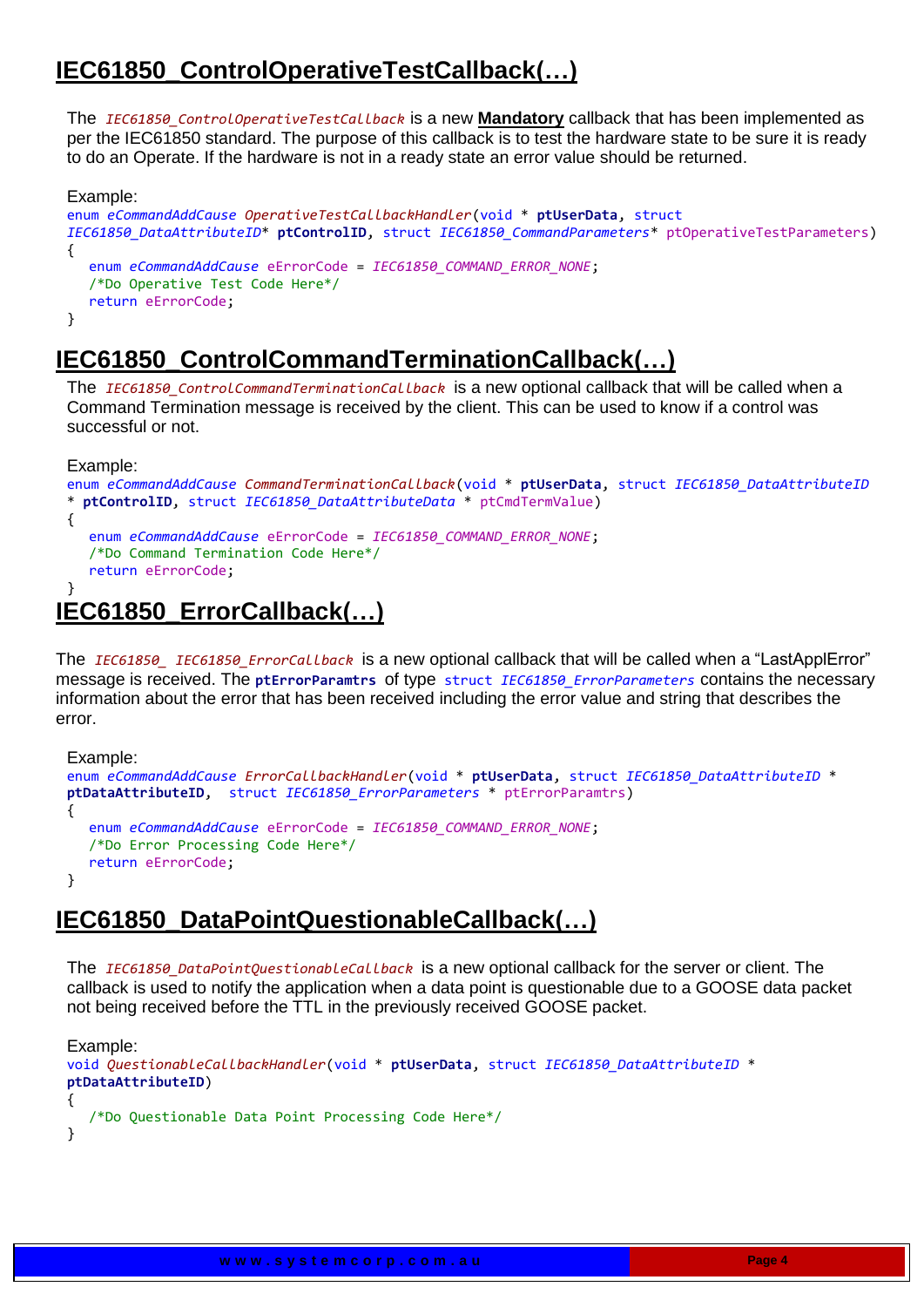# **IEC61850\_ReadMultipleCallback(…)**

The *IEC61850\_ReadMultipleCallback* is a new optional callback for the server or client. The callback is called when a structure is read by a client. When a structure is read by a client then this callback will provide all data points inside the structure that have private IDs as an array of data points and array of private IDs along with a count that contains the number of points inside the arrays. The arrays are symmetrical this means that the data value in **ptReturnedValue** at element 0 will have a matching private ID in **ptDataAttributeID** at element 0.

If this callback is set then *IEC61850\_ReadCallback* will **NOT** be called *IEC61850\_ReadMultipleCallback* will be called instead.

Example:

```
enum IEC61850_CallbackReturnServiceErrorCodes ReadMultipleCallbackHandler(void * ptUserData, struct
IEC61850_DataAttributeID * ptDataAttributeID, struct IEC61850_DataAttributeData * ptReturnedValue, 
int iCount)
{
   enum IEC61850_CallbackReturnServiceErrorCodes eErrorCode = IEC61850_CB_ERROR_NONE;
   /*Do Multiple Read Data Point Code Here*/
  return eErrorCode;
}
```
# **IEC61850\_ConnectionStatusCallback (…)**

The *IEC61850\_ConnectionStatusCallback* is a new optional callback for the client. The callback is called when the connected state of a remote server has changed. A remote server can be in 5 possible states that are defined by enum *IEC61850\_ServerStatusVal*.

```
Example:
```

```
void ConnectionStatusCallback(struct IEC61850_ServerStatusArray inConnectedServersArray)
{
  Integer32 i =0;
  for(i =0; i < inConnectedServersArray.ServerStatusArraySize; i++)
  {
     struct IEC61850_ServerStatus * ServerStatus = &(inConnectedServersArray.ServerStatusArray[i]);
     if(ServerStatus != NULL)
     {
        switch(ServerStatus->isConnected)
        {
         /*Do Connection Status Callback Code Here*/
        }
     }
  }
}
```
### **IEC61850\_TimeStampCallback (…)**

The *IEC61850* TimeStampCallback is a new optional callback for the server and client. The callback is called when the IEC61850 stack needs to generate a timestamp. If the callback is set then the IEC61850 stack will call this function with a pointer to a timestamp struct *IEC61850 TimeStamp* the user code can then populate the structure with the current time and this time will be used. If the callback is not set then the IEC61850 stack will get the current time directly from the operating system.

```
Example:
void TimeStampCallback (struct IEC61850_TimeStamp *CurrentTime)
{
   /*Populate Timestamp structure Code Here*/
}
```